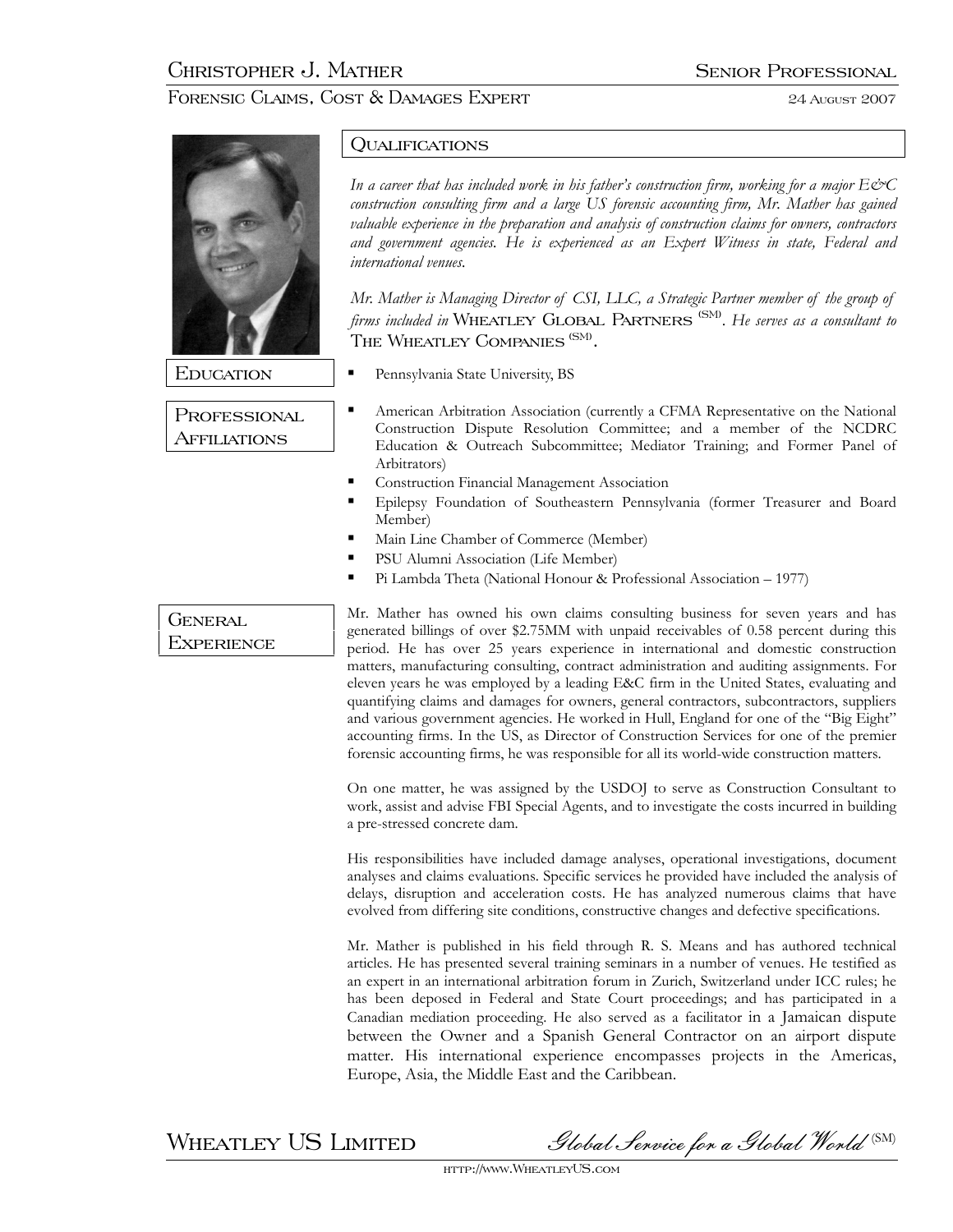Following is a representative sampling of his experience in claims and expert testimony:

- **Power Plant Projects**
- Automobile Paint Shop Structures
- Railcar and Shipbuilding Manufacturing
- **Wastewater Treatment Plants**
- Apartment & Office Complex Matters
- Pre-stressed Concrete Dam Construction
- Hotels and Casinos
- Convention Centres
- School Construction Projects
- **Termination for Default/Convenience Matters on Federal and State Public Disputes**
- Government Contractor Project Disputes
- **Quantification of Demolition & Abatement Remediation Damages**
- Real Estate and Development Issues and
- Various International Cases.

## Education and Employment

Mr. Mather graduated with a Bachelor of Science degree from Pennsylvania State University. He has over 25 years experience in domestic and international construction issues, contract administration, manufacturing consulting, and auditing matters.

Before starting and developing the firm that is now known as CONSTRUCTION Solutions International, LLC*,* he was Director of Construction Services at Kroll Lindquist Avey, an international forensic accounting and consulting firm. He was responsible for the implementation and development of the firm's construction practice throughout its entire forty-plus offices worldwide.

For eleven years he was employed by what was originally MDC Systems Corp., a subsidiary of, then a Division of and finally a unit of Day & Zimmermann International Inc., a leading E&C firm in the United States, to evaluate and develop claims and damages for owners, general contractors, subcontractors and public agencies. His responsibilities included damage analyses, operational investigations, document analyses and claims evaluations. Specific services he provided included the analysis of costs resulting from delays, disruption and acceleration. He analyzed claims that evolved from differing site conditions, constructive changes and defective specifications. Typical assignments have included the following:

- **Prepared and Defended Itemized Claims**
- **•** Quantified Impact/Inefficiency Claims
- Developed Termination Settlement Proposals
- Analyzed and Assessed T4C/T4D Claims
- **Processed and Negotiated Large PCOs**
- **Provided Assistance to Project Controls**
- Provided PMO and CM Services
- Evaluated & Determined Cost to Complete
- Operational Performance Audits
- Evaluated and determined claim damages for Owners, Prime Contractors & Subcontractors

WHEATLEY US LIMITED Slobal Service for a Global World (SM)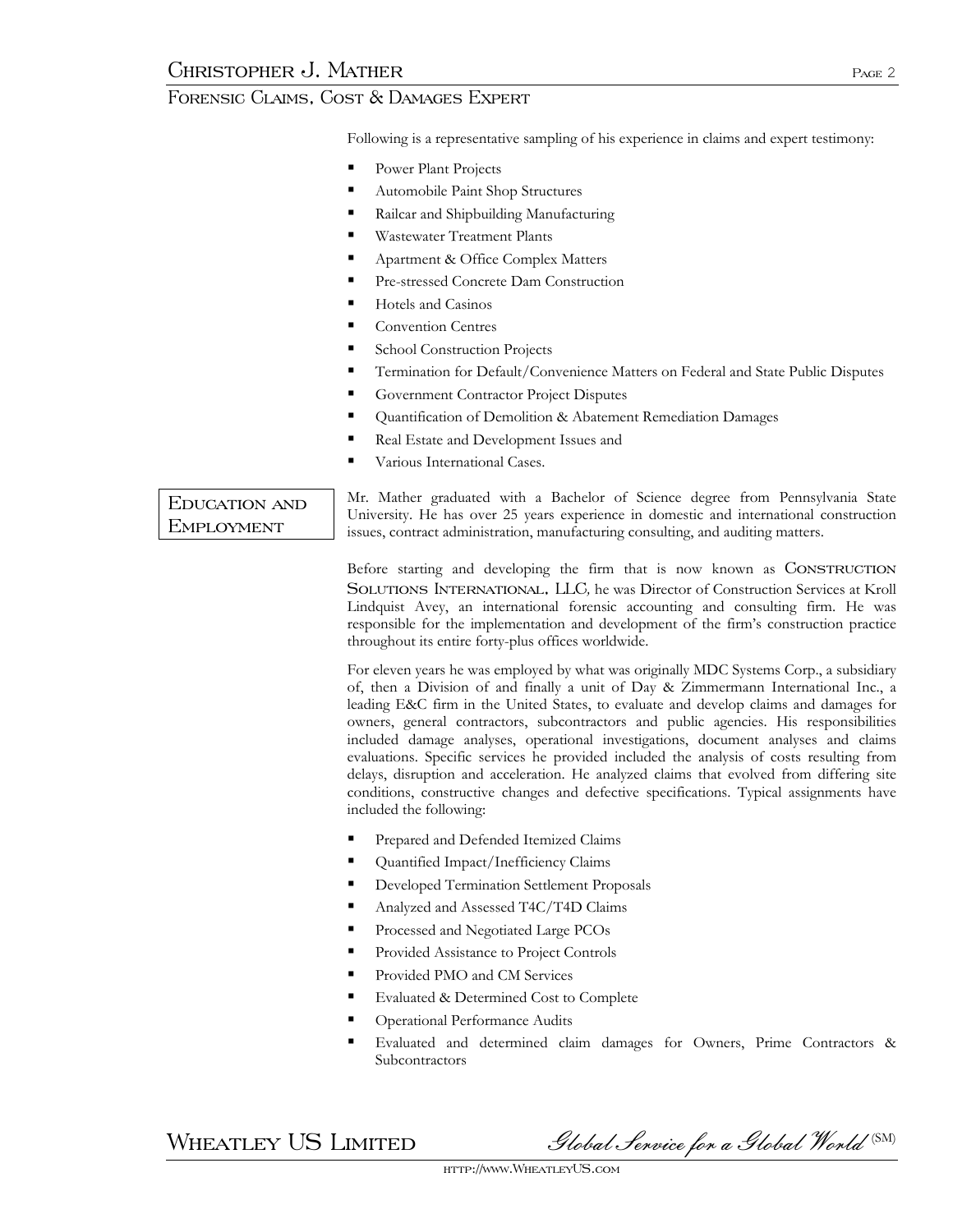| <b>EXPERIENCE IN</b><br><b>CURRENT</b><br>POSITION | Mr. Mather is currently quantifying the total costs incurred by a demolition and abatement<br>sub-contractor on an environmental remediation matter that came in at over one hundred<br>percent (100%) over budget. He is identifying where the costs were spent and is trying to<br>determine if there are any avenues for additional revenue recovery by the prime contractor.                                                                                                                                           |
|----------------------------------------------------|----------------------------------------------------------------------------------------------------------------------------------------------------------------------------------------------------------------------------------------------------------------------------------------------------------------------------------------------------------------------------------------------------------------------------------------------------------------------------------------------------------------------------|
|                                                    | On another matter he represented an 8A Company that was terminated for convenience<br>by the United States Navy. He was tasked to prepare the company's termination proposal<br>and that of the contractor's prime subcontractor. The matter is very close to settling.                                                                                                                                                                                                                                                    |
|                                                    | On another matter involving the United States Air Force, Mr. Mather was asked by the<br>contractor to assist in the conversion of a termination for default decision by the United<br>States Air Force to a termination for convenience. This task required Mr. Mather to<br>evaluate the technical and scheduling matters involved with this conversion and to<br>compute the associated damages and prepare a Settlement proposal on behalf of the prime<br>contractor.                                                  |
|                                                    | Mr. Mather recently quantified the losses incurred by his client based on three insurable<br>loss events that occurred during the construction of a power plant in Pakistan. He recently<br>attended mediation and presented his findings to all attendant parties. He met with the<br>Defendant's cost experts and they discussed their relative positions. The matter underwent<br>further review and negotiation, and settlement was reached.                                                                           |
|                                                    | Prior to the above matter, Mr. Mather represented a Masonry Subcontractor on a school<br>project who had been terminated for default by the owner. Mr. Mather's report quantified<br>the damages the subcontractor suffered as a result of the School Board's actions. The<br>matter was recently settled at mediation.                                                                                                                                                                                                    |
|                                                    | Prior to the above cases, Mr. Mather represented a Sheet Metal subcontractor in the<br>development of Requests for Equitable Adjustment for two Atlantic City casinos and a<br>High School. All of the "REAs" have been successfully settled.                                                                                                                                                                                                                                                                              |
|                                                    | On another case, Mr. Mather's client, involved in the construction of power plants, entered<br>into an EPC contract to construct and perform a facility upgrade in the Boston area. He<br>was asked to assist in the restructuring of the client's contract with the Owner (both on<br>schedule and commercial issues) in a way that addressed all open issues and which would<br>result in the development of an equitable solution to all parties. This matter has been<br>settled.                                      |
|                                                    | On another project in New England, Mr. Mather was retained to assist the EPC contractor<br>in developing and asserting affirmative claims involving the construction of a 730-<br>megawatt power plant. Mr. Mather interviewed key witnesses, assisted with document<br>discovery and identified and quantified other costs due the EPC contractor. He assisted in<br>the contractor's defence against claims in excess of \$45 million. These matter have been<br>settled.                                                |
|                                                    | On a project in Turkey, he defended a contractor against claims brought by the Owner and<br>its consortium partner. The client's main scope of work responsibilities were the process,<br>tower detail and BOP basic design; engineered equipment supply; process piping, valves<br>and fittings; flake glass lining and tower internals; and instrumentation (CEMS and DCS).<br>Mr. Mather determined that the claims being asserted by the consortium partner were<br>overstated. These matters were favourably settled. |

Previously, Mr. Mather settled a dispute on a matter between the Owner and a major equipment supplier on a power plant project in Taiwan. He assisted in the preparation of the equipment supplier's claim against the Owner for argument before an ICC arbitration

WHEATLEY US LIMITED Slobal Service for a Global World (SM)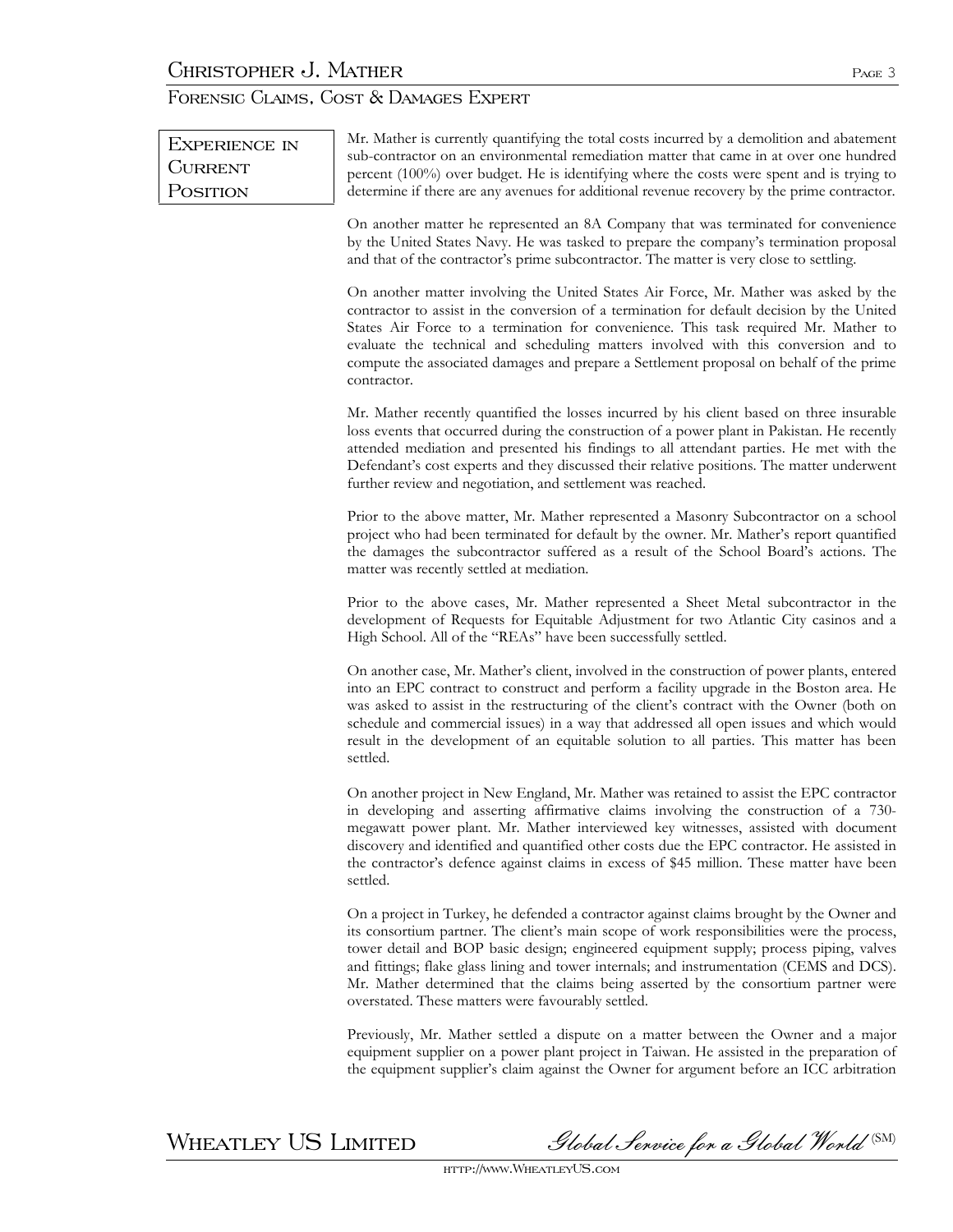tribunal in Taiwan. He refuted the liquidated damages assessed by the Owner against the US supplier on a \$120 million contract that included the engineering, fabrication, manufacture, testing, and delivery of four complete FGD units. The matter was favourably settled.

On another matter, Mr. Mather examined his client's JCRs to identify cost overruns incurred during the installation of CEMS for over twenty utility companies throughout the United States. He identified the source and magnitude of the cost overruns due the contractor as a result of work performed beyond its contract scope and contract terms. Claims for additional costs included software changes, owner interference, changing regulatory agency criteria, and additional electrical and mechanical installation costs. After serious negotiations the Owners compensated the contractor.

Working for an agency of the MoF of the Jamaican Government, Mr. Mather developed and analyzed claims on several construction-related matters in Jamaica involving a leading well-known international hotel and an eight-story high office complex. The contractor dropped its multi-million dollar claims against the Owner.

Mr. Mather has also analyzed the additional cost and schedule impacts on several school projects either under construction or recently completed.

Mr. Mather in another matter defended a masonry subcontractor against claims made by the General Contractor for additional construction costs; extended home office overhead costs; and lost rental income claim. He prepared the defendant's counterclaim that included the unpaid contract balance due the subcontractor based on his stated percentage of completion achieved when the subcontractor left the project due to non-payment of its contract balance. In addition, he quantified the defendant's extended home office overhead damages and calculated the subcontractor's proposed labour cost overruns due to lost productivity. A jury awarded approximately 85 percent of Mr. Mather's calculated and claimed damages. Additionally, the jury awarded interest and punitive damages to the defendant and awarded zero dollars to the plaintiff.

Mr. Mather assisted an Electrical Contractor in submitting change orders to a public agency on two separate public projects and prepared the record in the eventuality the matters had ultimately gone to trial. Both cases were settled favourably.

### **PREVIOUS EXPERIENCE**

### KROLL LINDQUIST AVEY, Philadelphia, PA

*Director of Construction Services World Wide / Senior Associate*, 1995 -1999

Mr Mather was responsible for the implementation and development of the firm's construction practice throughout all its offices worldwide and involved in construction monitoring and litigation cases throughout the United States, Canada and the Caribbean. He was involved in cases that included the automotive industry, missile production, commercial real estate, and hotel construction and assisted a surety in analyzing a contractor's payment records on a school and wastewater treatment plant. On another matter, he evaluated a contractor's claim for \$16 million on a wastewater treatment plant. Analysis of the contractor's job cost records revealed an overstated claim that was settled after deposition testimony had been taken and just prior to going to a jury trial for approximately four million.

#### MDC SYSTEMS DIVISION, D&Z International, Inc., Radnor, PA *Senior Financial Consultant*, 1989 – 1995

Mr. Mather was involved in the quantification and assessment of damages in numerous private and public sector projects. Provided training to clients on Claims Prevention techniques. In one matter in which Mr. Mather was deposed, the defendant was initially being sued for \$60 million. At trial, the jury found for the defendant and awarded \$8.6 million to the defendant on its counterclaim.

WHEATLEY US LIMITED Slobal Service for a Global World (SM)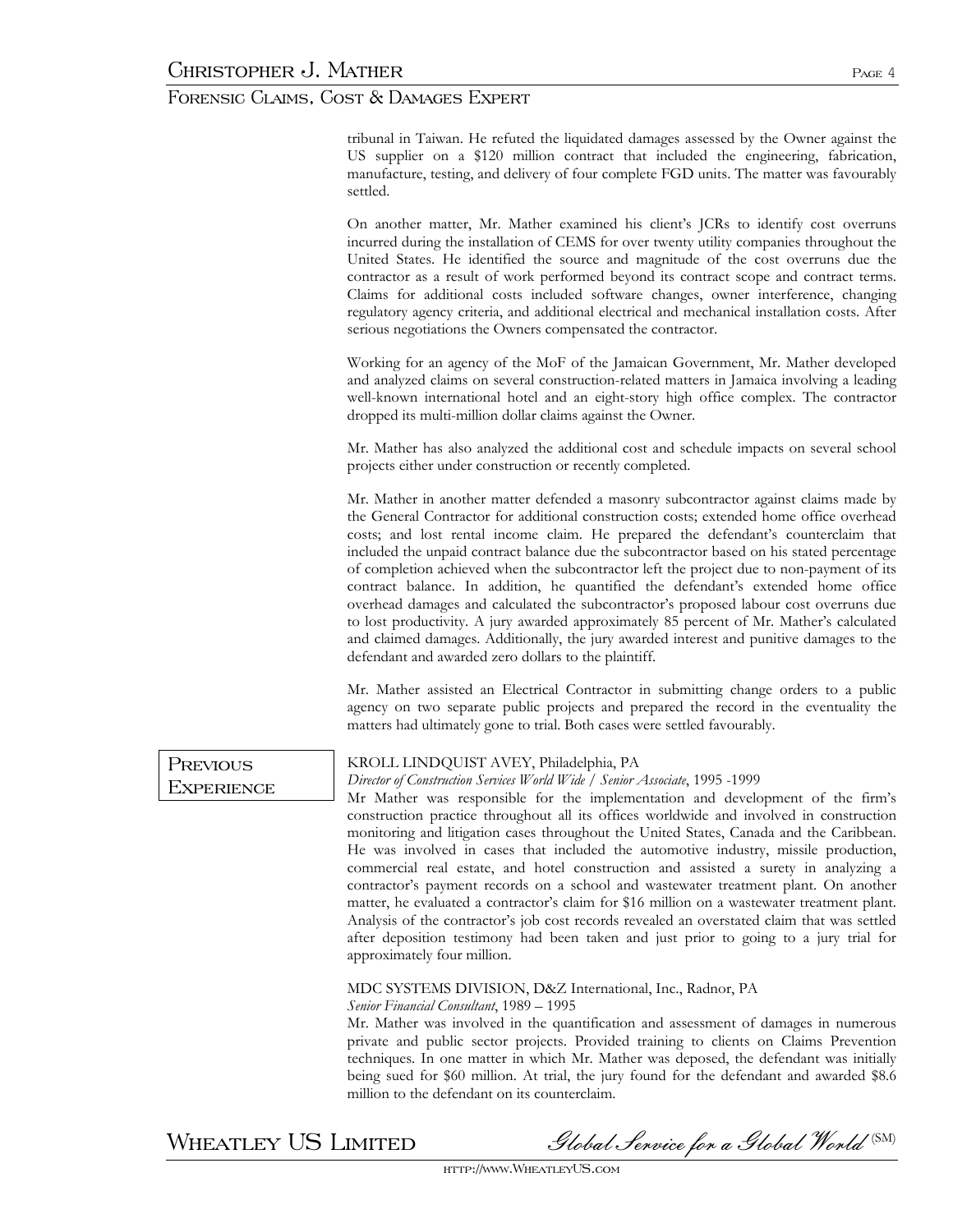In another matter, Mr. Mather testified at trial on behalf of the public agency defendant against a contractor who had submitted a claim on the construction of a new convention centre. Analysis of the contractor's claim at trial revealed the contractor's claim was significantly over stated. The jury trial found in favour of Mr. Mather who was the sole independent witness for the Defendant.

#### BOHDAN ASSOCIATES, Gaithersburg, MD

#### *General Manager / Director of Contracts*, 1984 – 1989

Mr. Mather was responsible for, and managed, all vendors, commercial and public agency contracts of the company. He implemented all internal policies and procedures in the execution of department contracts. He negotiated contracts with the GSA, bringing in revenues in excess of \$20 million. His principal purchasing responsibilities included evaluating products; negotiating terms and conditions; and determining product pricing with the company's vendors and manufacturers' representatives.

#### MDC SYSTEMS CORP. (Subsidiary of Day & Zimmermann, Inc.), Philadelphia, PA *Claims Analyst/ Financial Consultant*, 1981 – 1984

As a Claims Analyst, was involved in two multi-million dollar railcar claims on behalf of a major railcar manufacturer. Tasks performed by Mr. Mather included document research, preliminary schedule analysis evaluation (As-Planned v. As-Built), and preparation of "itemized" claim reports. He coordinated the pricing of these claims with the client's cost accountants. Other assignments involved claims analyses of other public facilities.

In one case, he was retained to assist Special Agents of the FBI, as a Construction Consultant Specialist, to investigate the total construction costs incurred in the construction of a pre-stressed dam. The investigation involved the identification of double charges; inappropriate accounting principles; inappropriate inter-company transactions; and the recalculation of the plaintiff's submittal. The plaintiff's claimed costs were reduced by over fifty percent, which was acknowledged at trial. Prior to trial, final settlement figures were prepared for pre-trial negotiations. During the trial, Mr. Mather assisted counsel in preparing questions for cross-examination. Also prepared a response to the contractor's revised claim, which had been submitted on the first day of trial.

Conducted a performance audit of PennDOT. During field audits, he identified methods by which personnel attained objectives, effectively measured performance and examined how productivity was promoted within the agency. Results were submitted in a report to the Legislative Budget & Finance Committee and to the Pennsylvania Senate.

WILMINGTON SCHOOLS (Montessori and Quaker), Wilmington, DE *Teacher*, 1978 – 1980

### ERNST & WHINNEY, Hull, England

*Accounting Apprentice*, 1970 – 1974

Member of a 4-6 man project team involved in auditing major companies throughout Britain. Responsibilities included investigating the adequacy of the operational systems of a company, particularly the Purchasing, Sales and Stock Inventory Systems and looking for any sign of irregularities in the company's daily cash flow system.

#### J. H. MATHER & SONS LTD., Hull, England

*Apprentice Construction Labourer*, 1964 – 1970

Involved with laying out foundations and drains for various projects, such as the construction of schools, a power station, a city library and various buildings on a military air force base. Developed supervisory skills and reviewed drawings.

 $\,$ WHEATLEY US LIMITED Slobal Service for a Global World  $^{\text{\tiny{(SM)}}}$